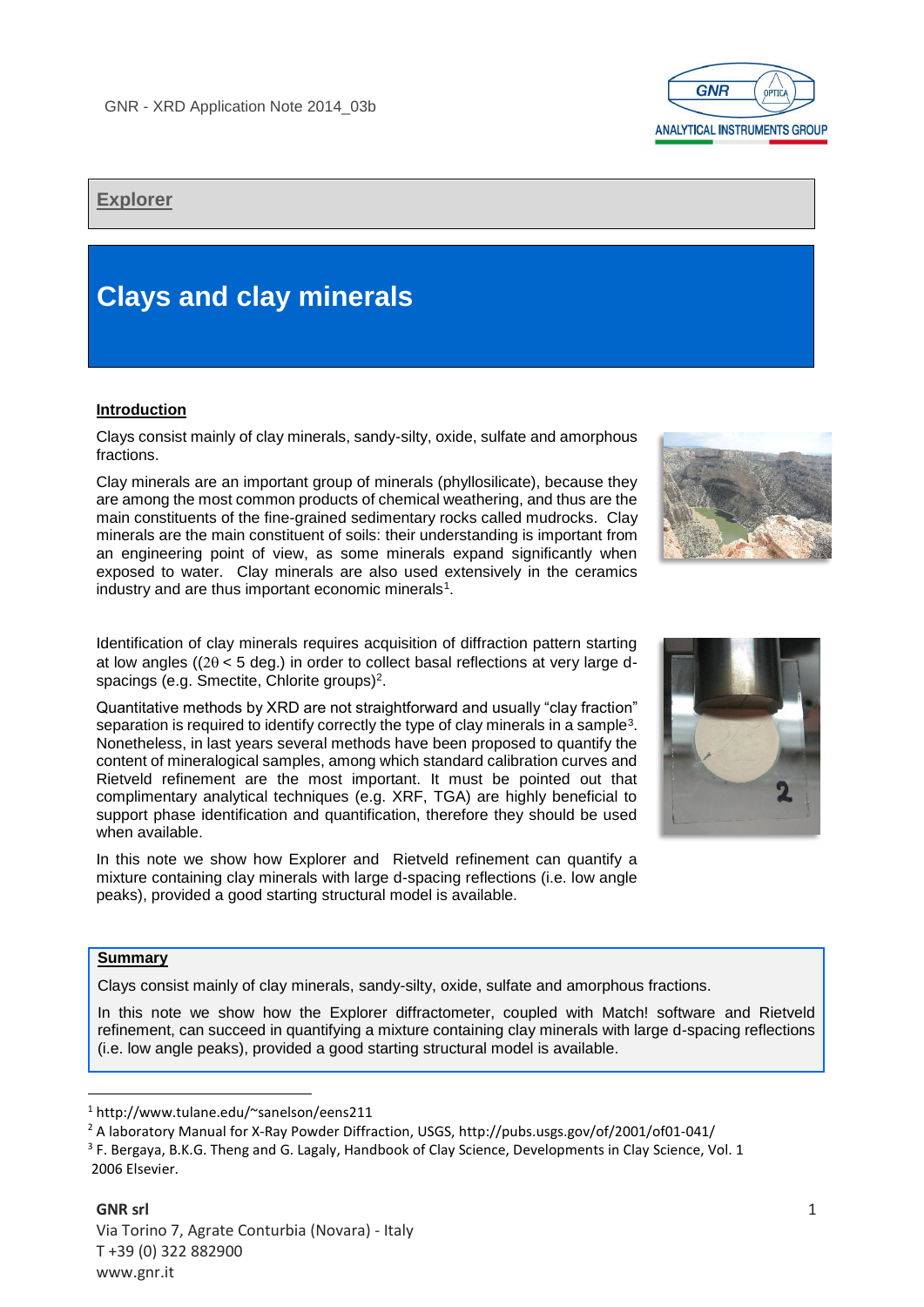

#### **Product Specifications**

Explorer is a Multi-Purpose - Theta/Theta - high resolution diffractometer which, thanks to its direct drive torque motors, offers top performances in many analytical areas, ranging from phase analysis to determination of microstructural properties on bulk or thin film materials.

Thanks to its modularity and the wide range of accessories and attachments available, EXPLORER allows to perform measurements in different configurations: traditional X-Ray Powder Diffraction (XRPD), Reflectometry (XRR), Grazing Incidence Diffraction (GID), High Resolution X-Ray Diffraction (HRXRD), Total Reflection X-Ray Fluorescence (TXRF), Residual Stress and Texture X-Ray Diffraction.

Explorer high resolution diffraction system incorporates the high efficiency of the direct drive torque motors controlled by optical encoders, allowing to reach an angular accuracy of 0.00001°.



#### **Sample Preparation and Measurement Parameters**

Powder sample was ground in a mortar and then gently pressed in a flat Al sample holder with a 1 mm cavity. The holder was then mounted on a spinner set at a speed of 60 rpm.

| Goniometer radius [mm]:         | 200                          |  |
|---------------------------------|------------------------------|--|
| X-Ray Source:                   | Cu LFF                       |  |
| Power [kV; mA]:                 | 40;30                        |  |
| Divergent slit <sup>[°</sup> ]: | 0.5                          |  |
| Anti-scatter slit[°]:           | 0.5                          |  |
| Soller slit $(x 2)$ $[°]$ :     | 2.3                          |  |
| 0.1<br>Receiving slit [mm]:     |                              |  |
| Secondary monochromator:        | Graphite                     |  |
| Detector:                       | Point scintillation detector |  |
| Step[°]:                        | 0.02                         |  |
| Time/step [s]:                  | 2                            |  |
|                                 |                              |  |



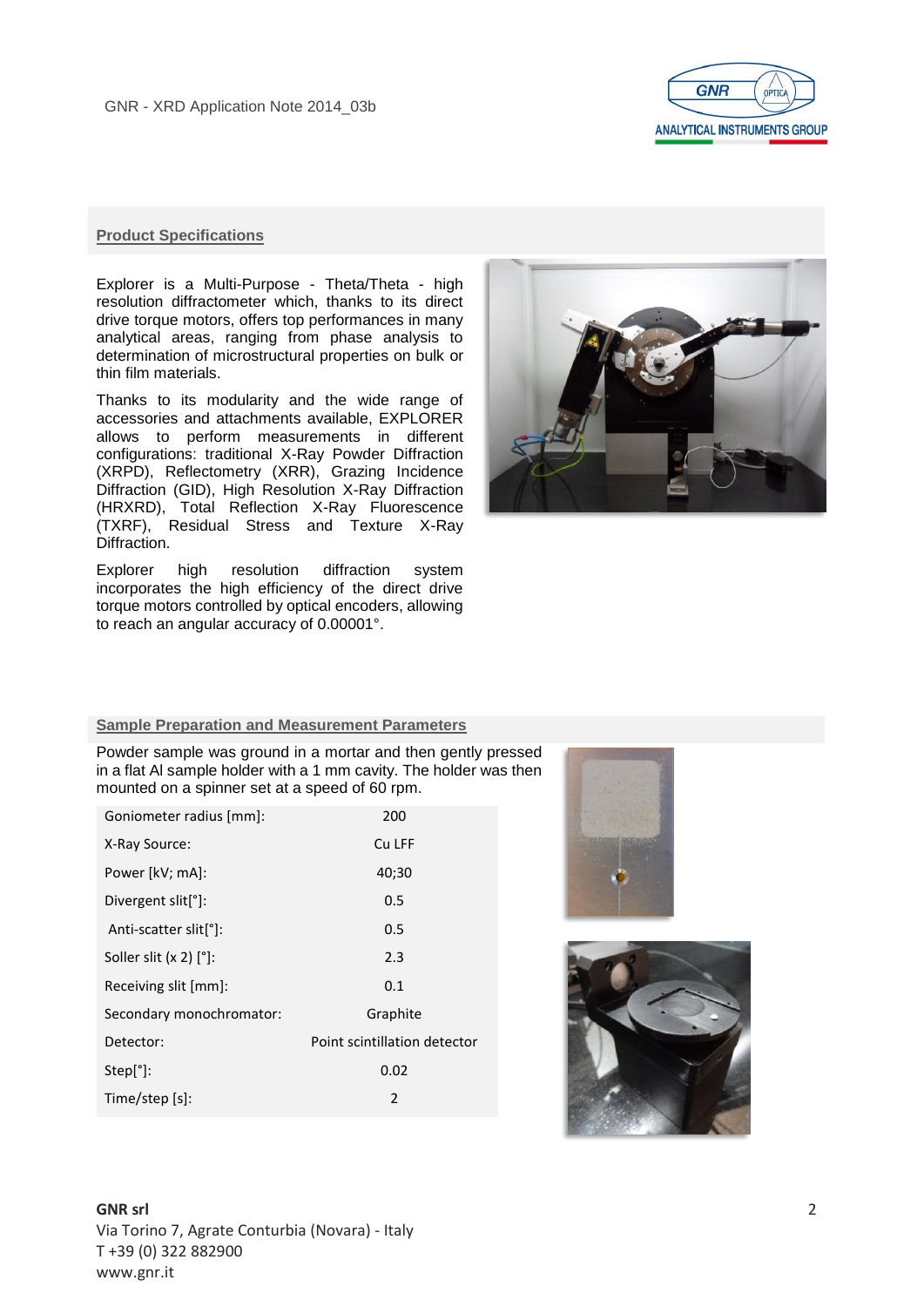

#### **Results**

Search and Match procedure was performed by Match! software and ICDD PDF-4 Minerals database; quantitative analysis was done by Rietveld refinement through FullProf software.

Resulting Reduced Chi-square is ~3.

| <b>Phase</b>    | <b>Formula</b>                                                                                                               | <b>Estimated</b><br>Content [%] |
|-----------------|------------------------------------------------------------------------------------------------------------------------------|---------------------------------|
| Quartz          | $Si$ $O2$                                                                                                                    | $34+1$                          |
| Calcite         | CaCO <sub>3</sub>                                                                                                            | $26+1$                          |
| Dolomite        | CaMg(CO <sub>3</sub> ) <sub>2</sub>                                                                                          | $35+1$                          |
| Montmorillonite | $Ca0.5$ (Al <sub>2</sub> Si <sub>4</sub> O <sub>11</sub> (OH))                                                               | $2.6 + 1$                       |
| Amphiboles      | Al <sub>3.2</sub> Ca <sub>3.4</sub> Fe <sub>4</sub> K <sub>0.6</sub> Mg <sub>6</sub> Na<br>$Si12.8 O44$ ( O H ) <sub>4</sub> | $24+1$                          |